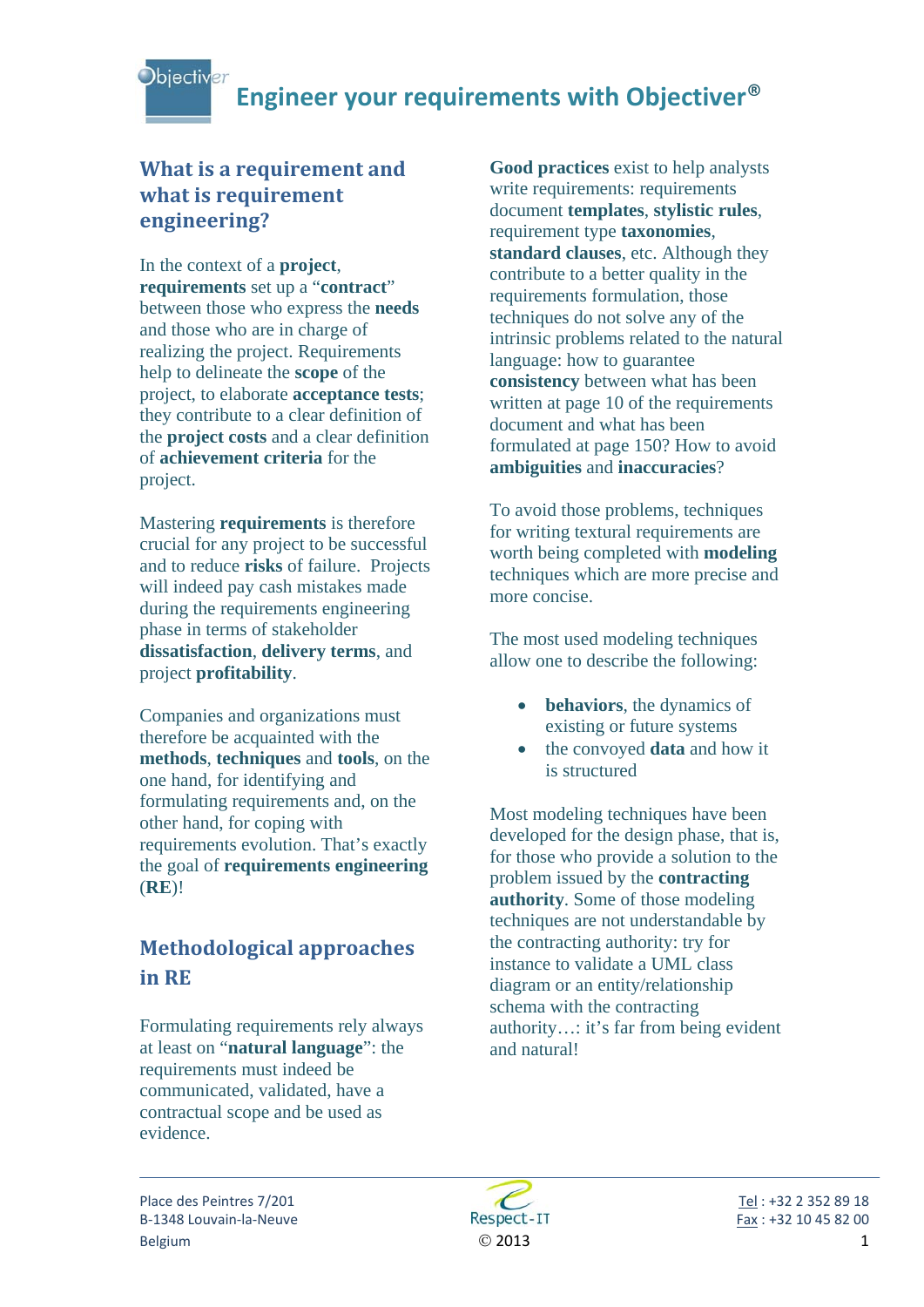### **Goal orientation in RE**

A good requirements document is beforehand the **statement of a problem** to solve and the **statement of minimal constraints** to be fulfilled by any solution.

Clearly, something is missing upfront in classical modeling approaches: an approach that allows one to model the **problem**. An approach oriented to and understandable by the **contracting authority** (the customer, the business owner and team, users, the management…).

#### **Goal oriented requirements engineering** (**GORE**)

addresses this issue by focusing on **goals**. Each goal describes some chunk of the **problem** to be solved.

Each goal is systematically challenged with two essential questions: **why** this goal? **How** to reach the goal? The answer to those two questions provides new goals which are analyzed in the same way.

The elicitation of **strategic goals** stops the quest for the why questions. The elicitation of concrete **requirements** on the system, of **hypotheses** and of **expectations** made on the system **context** stops the quest for the how questions.

The system **context** is the part of the system environment which must interact with it to achieve goals (the users, other systems with which the system must cooperate to reach the higher level goals).



**Outstanding Research Award 2008** 

This approach leads to a clear, structural and motivated **requirements** statements and a clear statement of the **responsibilities** for all stakeholders: who is responsible for what in the system and in its context.

The approach complements the classical modeling techniques and does not aim to replace them. It can be used instead as a frame for them. The goal and requirement analysis allows also one to identify the convoyed **domain concepts** (to setup at least a **glossary** and possibly a **business conceptual model**); the translation of requirements

> and expectations in terms of **operations** undertaken by the responsible agents allows one to model the new or modified **processes**, the execution of which

will satisfy to the requirements (dataflow or activity diagrams). Conversely, the analysis of existing processes allows one to identify the business goals to keep and to be revisited as well.

There is another interest in eliciting goals: goals are an excellent starting point for a focused **risk analysis** (and no longer, as often, an analysis based on a catalogue of predefined risks).



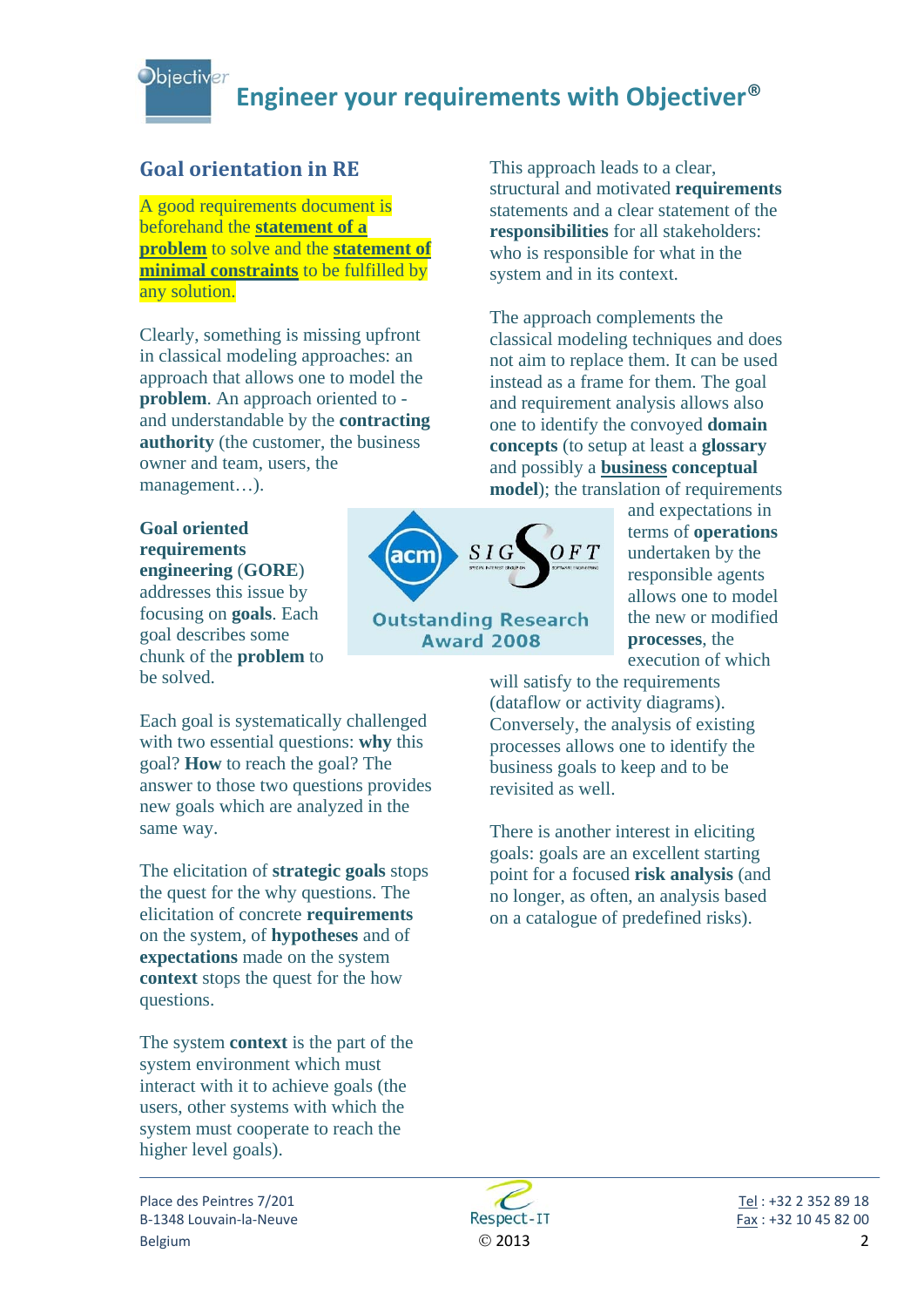

In goal orientation, a risk is modeled as an **obstacle** which prevents one or several requirements from being satisfied. Each obstacle is analyzed with the domain expert to study how pertinent it is, how critical it is and, if needed, to set up **countermeasures** to avoid or to detect the occurrence of the obstacle and to restore the system. These countermeasures are new goals to be analyzed.

### **An approach supported by a tool**

Two complementary segments cover the market dedicated to requirements tools:

> • **requirements management tools** which work on preexisting requirement sets

- © Respect-IT sa
- **requirements engineering tools** which support the creation of requirements from a "blank sheet of paper".

 Nowadays most requirements engineers use tools originally designed for the architecture or the design phase. **Objectiver**<sup>®</sup> is one of the rare tools really designed for requirements engineering. It has been developed by requirements engineers according to their experience in writing requirements documents in various domain areas: **office applications** or **industrial applications**. In any case, goal orientation revealed to be of a fabulous asset to write **clear**, **structured**, **correct**, and **complete** requirements documents.